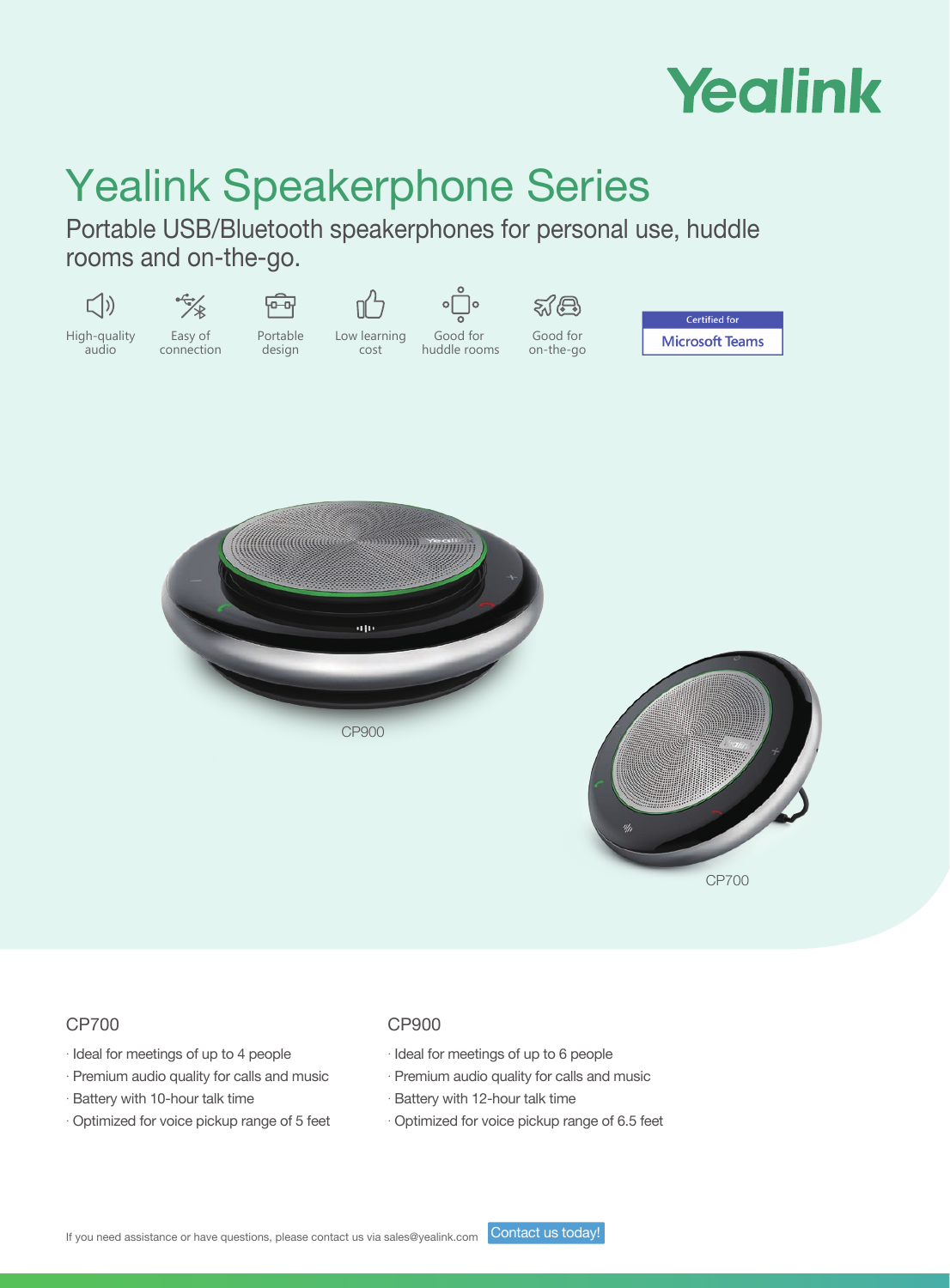# Immersive sound for calls and music



### A premium full-duplex experience

Yealink speakerphones support full-duplex technology, so calls sound their best on both ends.

### Intelligent noise canceling

Enjoy crystal-clear sound thanks to the distraction-free noise canceling technology, so participants can focus on the call and catch every single word and idea.

## Excellent sound performance

Built with wideband audio, acoustic echo cancellation, and Optima HD Voice, Yealink speakerphones provide exceptionally clear sound.

And you can also use your Yealink CP900 for listening to music.

### How the 6-beamforming microphone works

The Yealink CP900 is designed with six directional microphones positioned around the base, which pick up sound from any direction in 360 degrees, so participants do not need to huddle round the speakerphone while speaking, enabling them to converse naturally in an immersive, flexible setting.



The green lines show the voice pick-up range of the Yealink speakerphone CP900, while the gray lines show the average speakerphone's.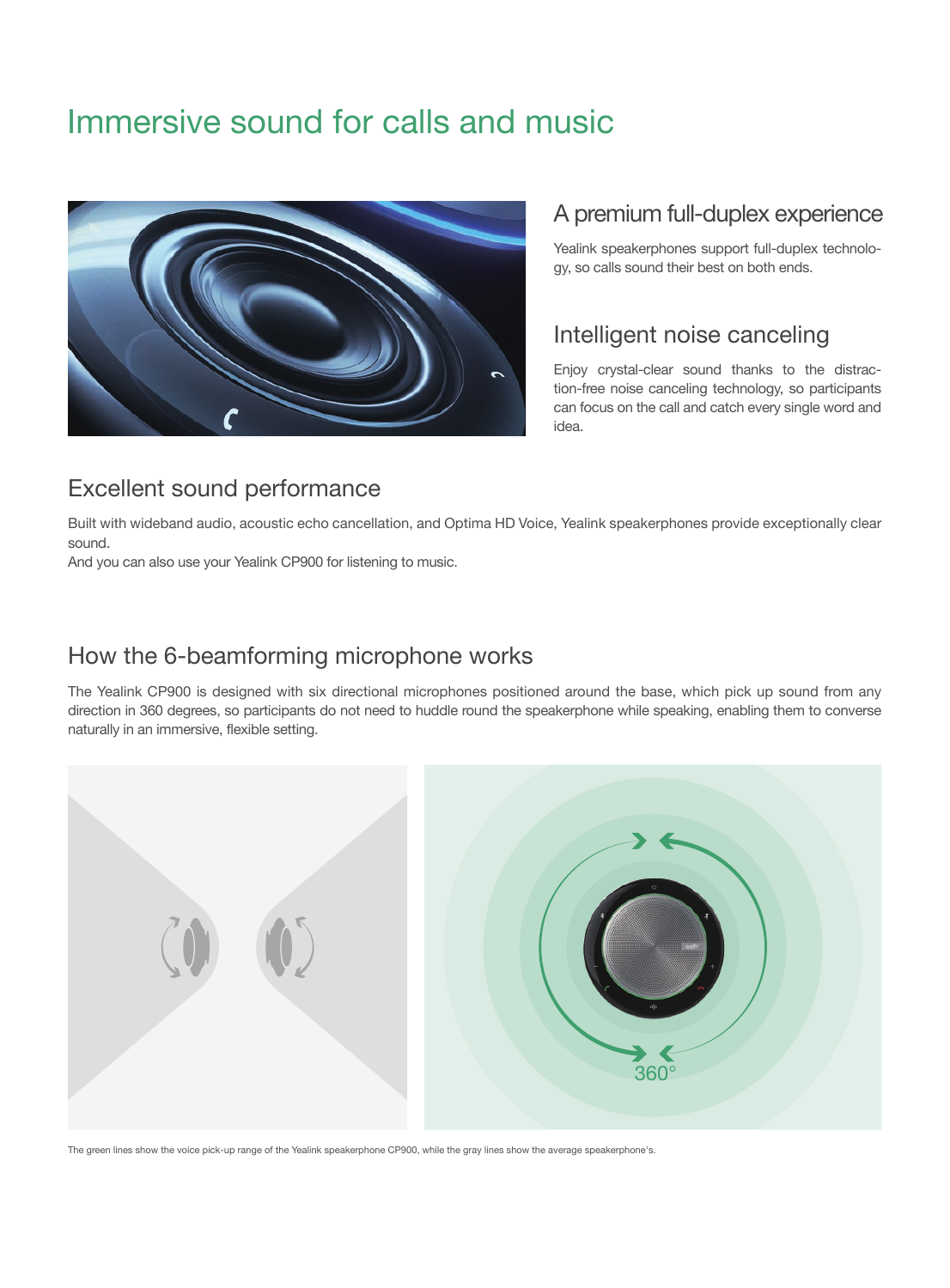# Intuitive design and ease of use



### Portable design

Yealink's CP700 and CP900 speakerphones have a lightweight design and are small and compact enough to carry in a laptop bag or backpack. (A travel case is also included.)

### Intelligent connectivity

Yealink speakerphones can connect to PCs, tablets, and smartphones via 1. the USB cable, 2. Bluetooth, and 3. the BT dongle, supporting up to two simultaneous connections.



# Touchable smart button

Multiple buttons for full call-control compatibility offer a low-learning-cost experience and call effectiveness.



#### Yealink speakerphone for Microsoft Teams

- . A flashing light indicates a notification for an unanswered call, a voice mail, or an upcoming meeting from the Teams application.
- . Press to activate the Teams application.
- . Press to access the Cortana intelligent assistant.

\*The above Teams-dedicated features are supported by the CP900 and CP700 Teams versions.